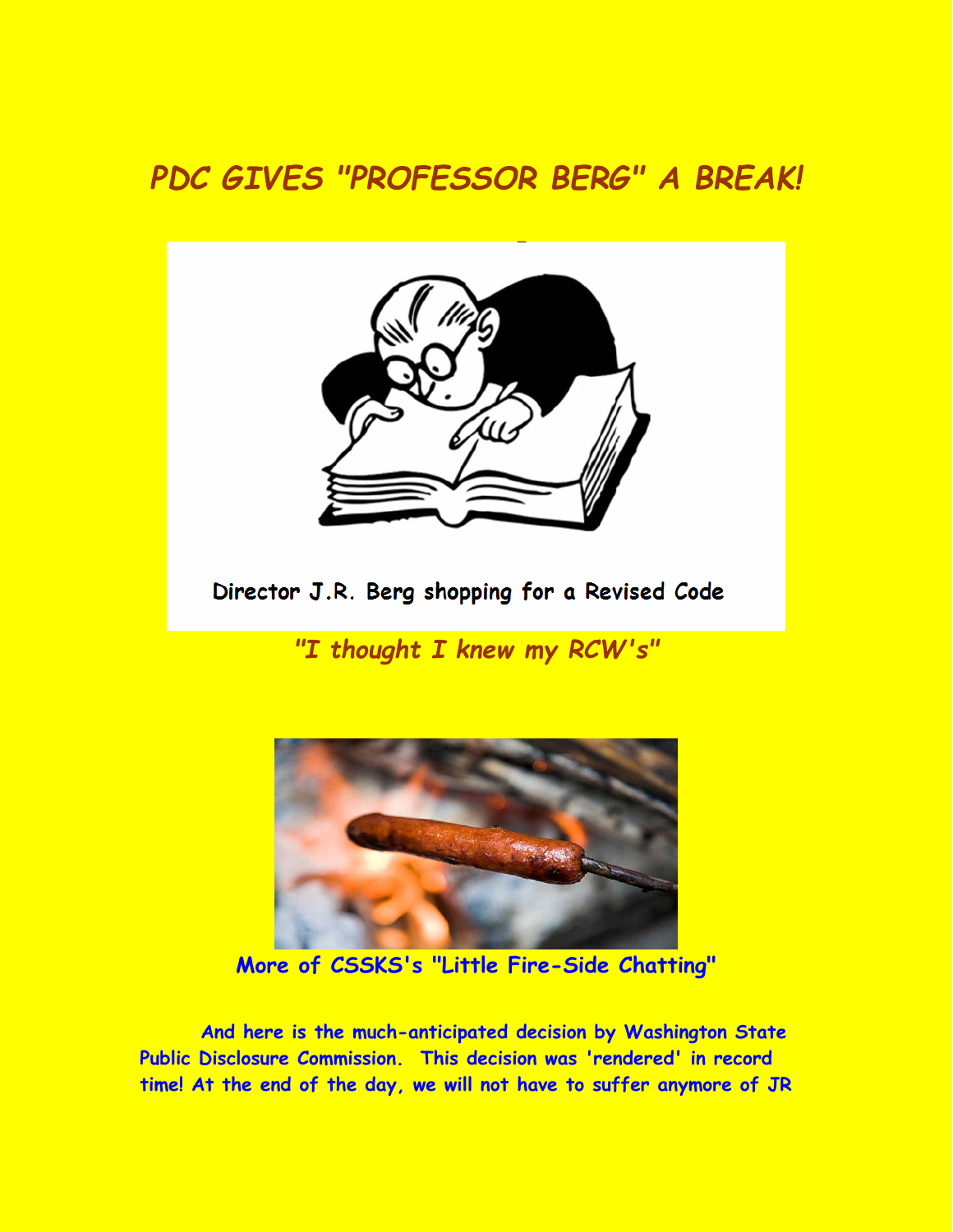**Berg's promotions or prostrations regarding 'any' election campaign matter, at least not during any more school board meetings! This was just a warning to John, should he run afoul of PDC again the will not be so generous. First time violators are always given a break. The remaining ethics issues will be more fully addressed in the civil lawsuit just filed against the School Board.** 

**Take note: Director Berg is the only board member specifically named in this lawsuit.**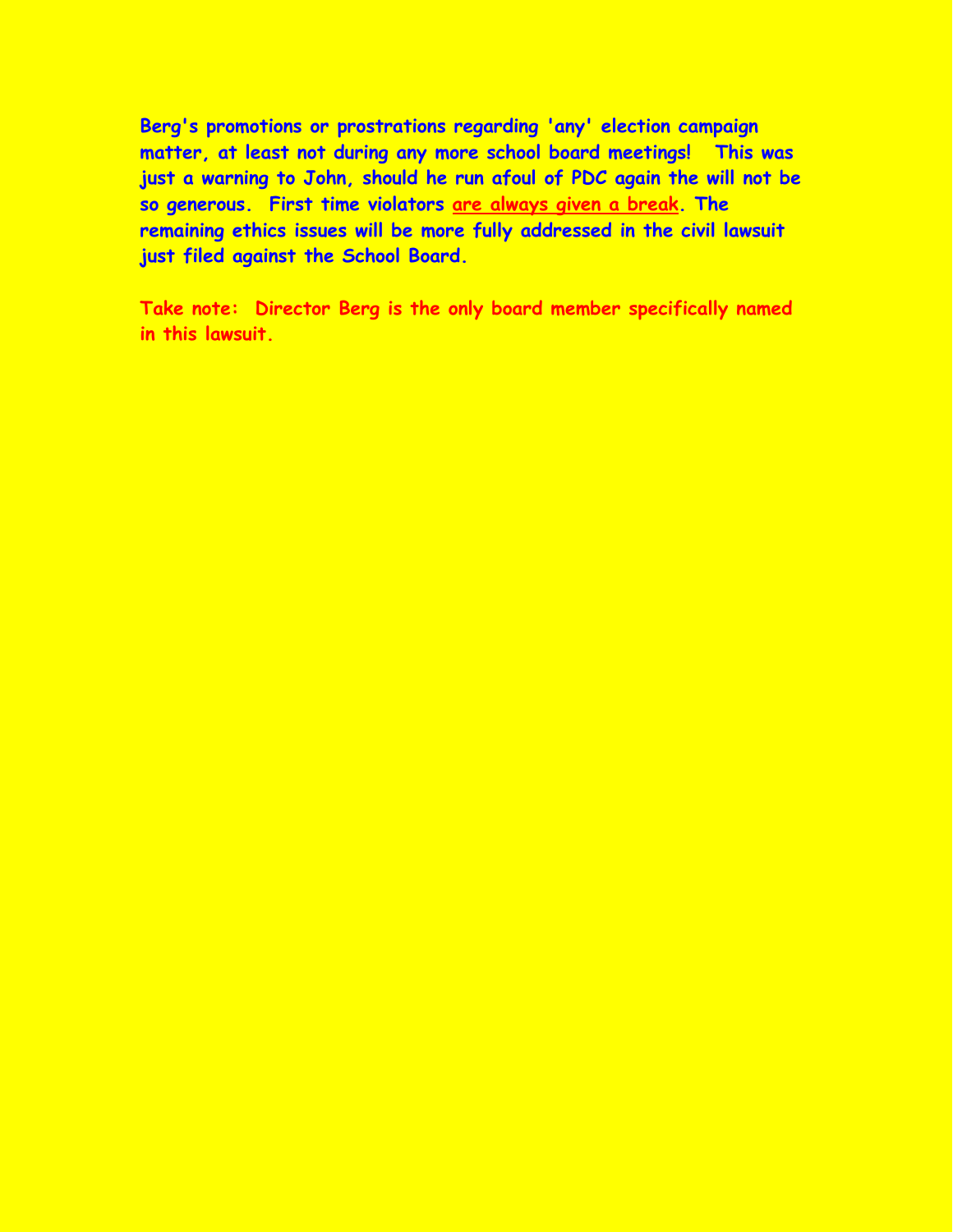**See the closure on this case closure letter at the bottom.**

**Ths is the outcome I expected. So Director Berg - "STOP IT" don't talk about "any campaign related matters during any school board meetings".**

**For the record; I would not hesitate to file a second complaint and at that point and you would then receive more than a mere warning from PDC.**



**State of Washington PUBLIC DISCLOSURE COMMISSION** 711 Capitol Way Rm. 206, PO Box 40908 . Olympia, Washington 98504-0908 (360) 753-1111 · FAX (360) 753-1112 Toll Free 1-877-601-2828 • E-mail: pdc@pdc.wa.gov • Website: www.pdc.wa.gov

August 18, 2021

Delivered electronically to "csskschools@gmail.com"

Subject: Complaint regarding John Berg, PDC Case 95960

Dear David Kimble:

The Public Disclosure Commission (PDC) has completed its review of the complaint you filed on July 3, 2021. Your complaint alleged John Berg may have violated: (1) RCW 42.17A.320 by failing to disclose sponsor identification on a website hosted by Mr. Berg containing information about South Kitsap School District, its board members, and candidates for board positions in the 2021 elections; and (2) RCW 42.17A.555 by misusing school district facilities during a school board meeting to promote Mr. Berg's private political agenda. You also alleged Mr. Berg was acting as an unregistered lobbyist by lobbying others concerning school district matters. The Public Disclosure Commission (PDC) has jurisdiction over lobbying that is defined in RCW 42.17A.005(34) as attempting to influence the passage or defeat of state legislation or the adoption or rejection of rules of a state agency but has no authority to regulate other types of lobbying such as attempting to influence school district policy.

PDC staff reviewed your allegations; the applicable statutes, rules, and reporting requirements; and the response from John Berg to determine whether the record supports a finding of one or more violations.

Based on staff's review, we found the following:

## Allegation 1

- The first website identified in your complaint includes a statement at the top of the webpage that the website represents John R. Berg's personal views and opinions, and that John R. Berg is solely responsible for the content of the website. At the bottom of that page the website states it is paid for by John Berg Campaign Committee.
- The second website identified in your complaint states on the first page it is a private website maintained by John R. Berg for stakeholders of South Kitsap School District. The front page of the website also states the website will be used for communication from John R. Berg to the public outside of official school district channels, that the website represents the personal views of John R. Berg, and that John R. Berg is solely responsible for the content of the website. The website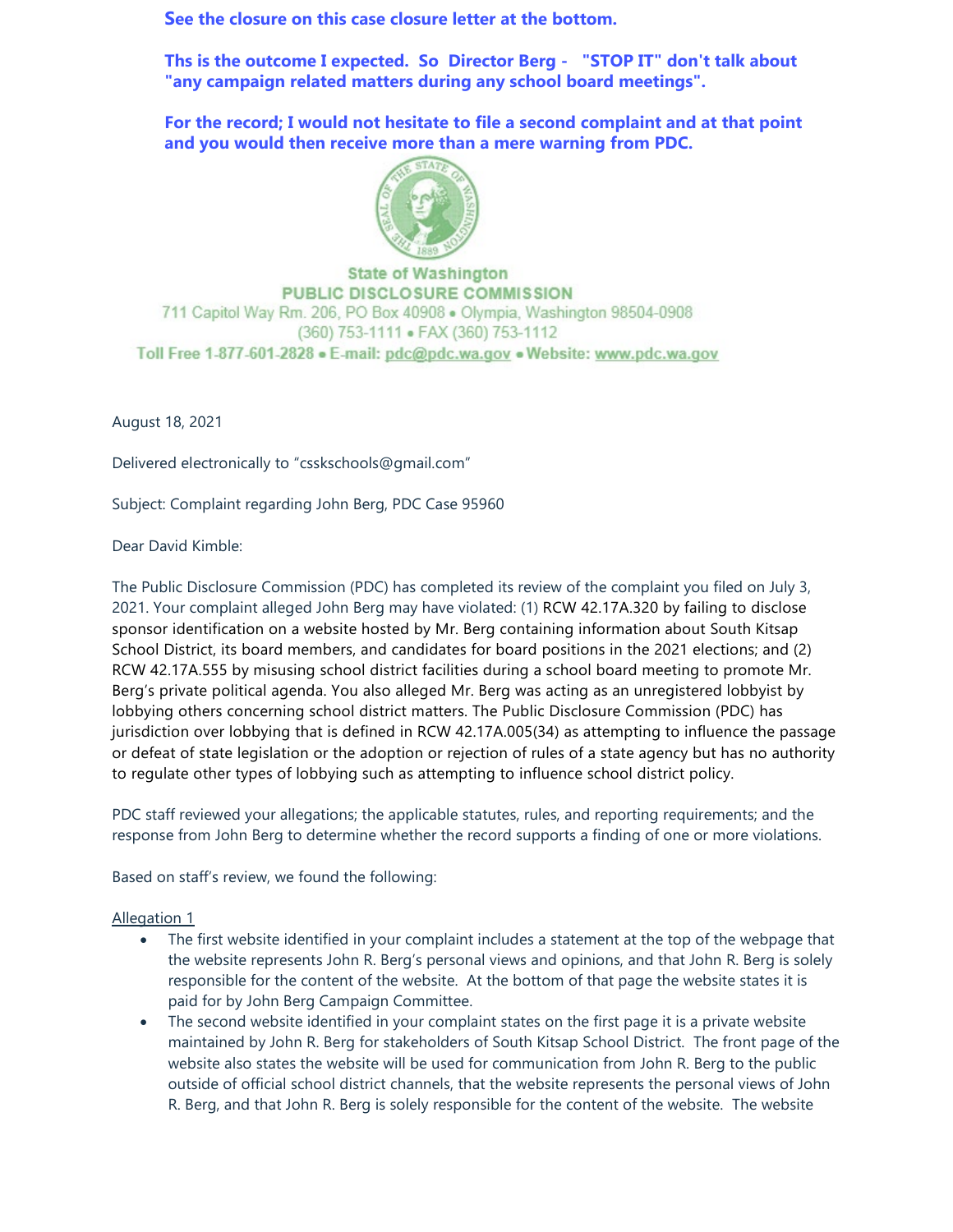also states it is paid for by John Berg Campaign Committee. John Berg stated because the website was paid for by John Berg Campaign Committee, he believed he was required to file a candidate registration for a possible candidacy for school director in 2023. Mr. Berg said he then obtained a second domain name called SKschools.info for his informational website.

## Allegation 2

- Mr. Berg stated it was his understanding he could speak about campaign matters during the May 19, 2021 school board meeting because RCW 42.17A.555 specifically exempts action taken at an open public meeting and actions which are part of the normal and regular conduct of the office or agency. Mr. Berg said the comments in question were made during an open public meeting and concerned a regularly scheduled agenda item called Board Linkages, which is a time when individual Board members report on their activities and relationships with the community and other stakeholders.
- Director Rebecca Diehl was the first to report under Board Linkages. Director Diehl said she has been answering questions and inquiries about filing for school board elections and was very pleased there are people interested in serving on the board. Director Berg followed Director Diehl and reported he too has been following the filings for school board positions. Director Berg then said, as far as communication with the public, he has taken his old website that he previously used in his campaign and he is converting it to an informational website that will be available to the public where they can get information from him that is not necessarily appropriate on the District website. Director Berg said the site would contain his own views, but not speaking for the Board. Director Berg also said his new website would include information from the recent Executive Session of the Board, now that final action has been taken on the matter discussed during the Executive Session.
- Director Berg said while his statements did direct citizens to a website paid for by John Berg Campaign Committee, the website itself is informational in nature and does not overtly promote any re-election campaign, nor does it solicit campaign funds.

**The exception cited by Director Berg in RCW 42.17A.555 for action taken during an open public meeting by members of an elected legislative body does not apply to comments made during most agenda item discussions, but applies to the body expressing a collective decision, or to actually vote upon a motion, proposal, resolution, order, or ordinance, or to support or oppose a ballot proposition, provided proper notice is given and there is an approximately equal opportunity given for the expression of an opposing view.** 

The comments made by Director Berg during the agenda item Board Linkages did not support or oppose individual candidates. It appears the comments made by Director Berg were made to draw attention to Director Berg's newly formed website which he described as an informational website intended to provide information about candidates, including candidates running for two South Kitsap School Board positions in 2021.

Based on these findings, staff has determined that in this instance, Director Berg providing information during a school board meeting about a website created to provide information to the public about candidates for school board positions, does not appear to be a violation of RCW 42.17A.555 warranting further investigation.

**However, PDC staff is reminding John Berg about the importance of refraining from discussing campaign related matters during school board meetings.**